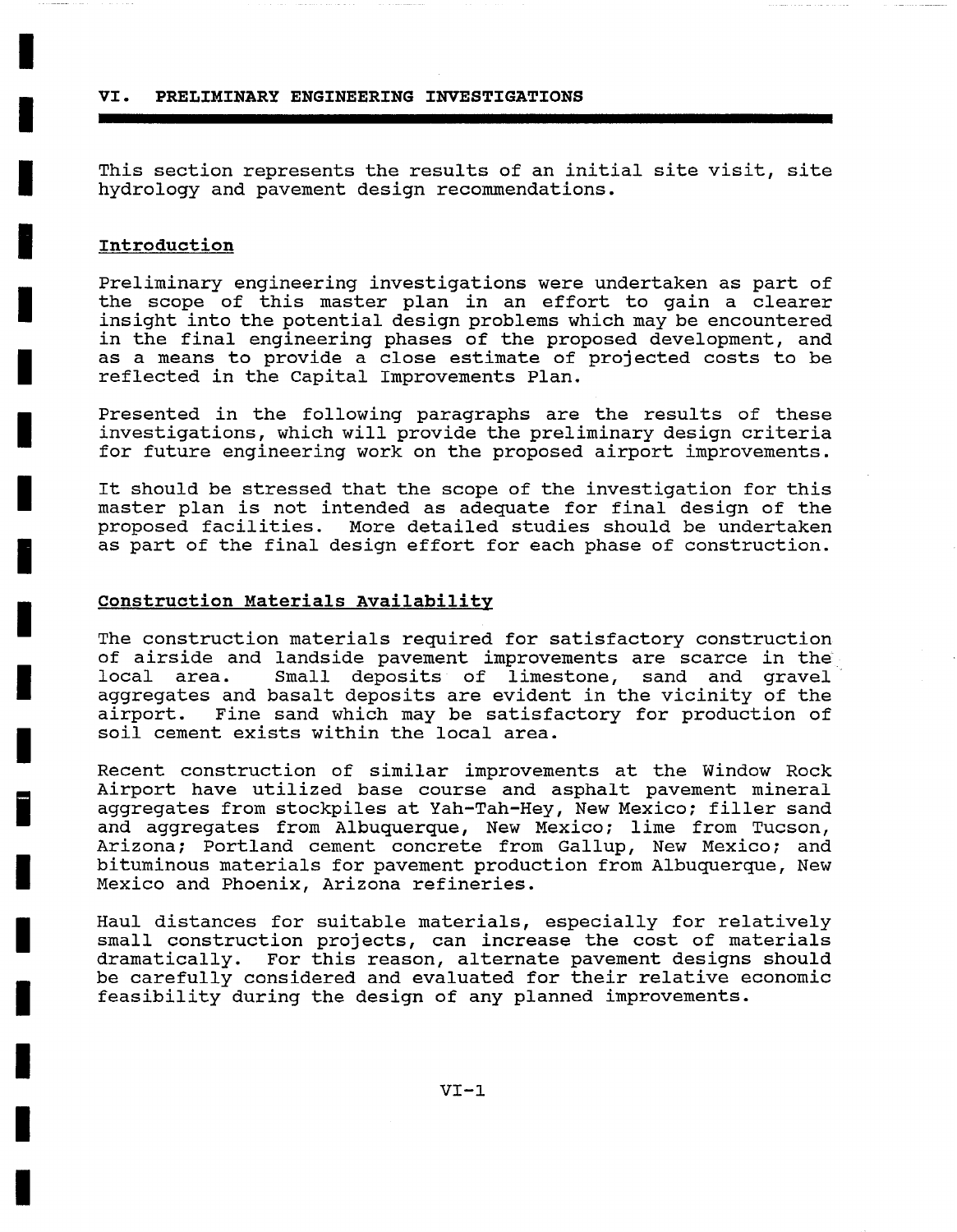## **Pavement Desiqn Recommendations**

Soil in this area has not been evaluated, but there appear to be silty sands and gravels which would produce a conservative<br>California Bearing Ratio (CBR) value of 5. Using Figure 5.2 California Bearing Ratio (CBR) value of 5. ~im~ ~ "Design Curves for Flexible Pavements - Light Aircraft" in FAA  $\left\{\diagup\right\}$  (1978) AC 150/5320-6C, "Airport Pavement Design and Evaluation,"  $\mathcal{W}_{\mathcal{M}}^{\mathcal{W}}$  the pavement thickness for 12,500 pound aircraft is 13 inches and for 30,000 pound aircraft is 17 inches. The figure also notes that the minimum surface course thickness is 2 inches. Using the with minimum burrace course unformed is a indice. Coing the  $\delta$ dse course equals 1.4 inches of subbase and 1-inch of asphalt equals 2-inches of subbase.

## **Site Hydrology**

The purpose of airport drainage is to identify and conceptually dispose of storm water which may hinder activities necessary for the safe and efficient operation of the airport facilities. The drainage system should be designed to collect and dispose of surface storm runoff from the airport property, remove excess underground moisture accumulations and protect all airport improvements from the selected design storm.

An inadequately designed airport drainage system can cause or contribute to serious hazards to aircraft operations. The most dangerous consequences of an inadequate drainage system are saturation of subgrades and base courses, slope and pavement damage caused by erosion, and excessive ponding of storm water. Any and all of these consequences result in the loss of major capital improvements investment and maintenance dollars. Thus, careful consideration must be given to construction of adequate drainage facilities, consistent with the planned airport improvements.

Site Description. The proposed airport is located on the Navajo Indian Reservation as previously mentioned. The preliminary layout is located on a ridge line. The airport does not intersect any main water courses of watershed A, B or C (Figure 6.0). The Nazlini Wash flows downstream to the north and runs adjacent to the east side of the runway. There is a no-name wash that flows north which also runs adjacent to the runway on the west side.

Methodoloqy. For the purposes of this Master Plan, a preliminary study of the watershed areas was undertaken to estimate the potential levels of storm runoff under existing conditions which will be considered in design of the planned improvements. This was accomplished by characterizing the existing drainage area, drainage patterns and key runoff concentration points (cp) in the vicinity of the site.

**I**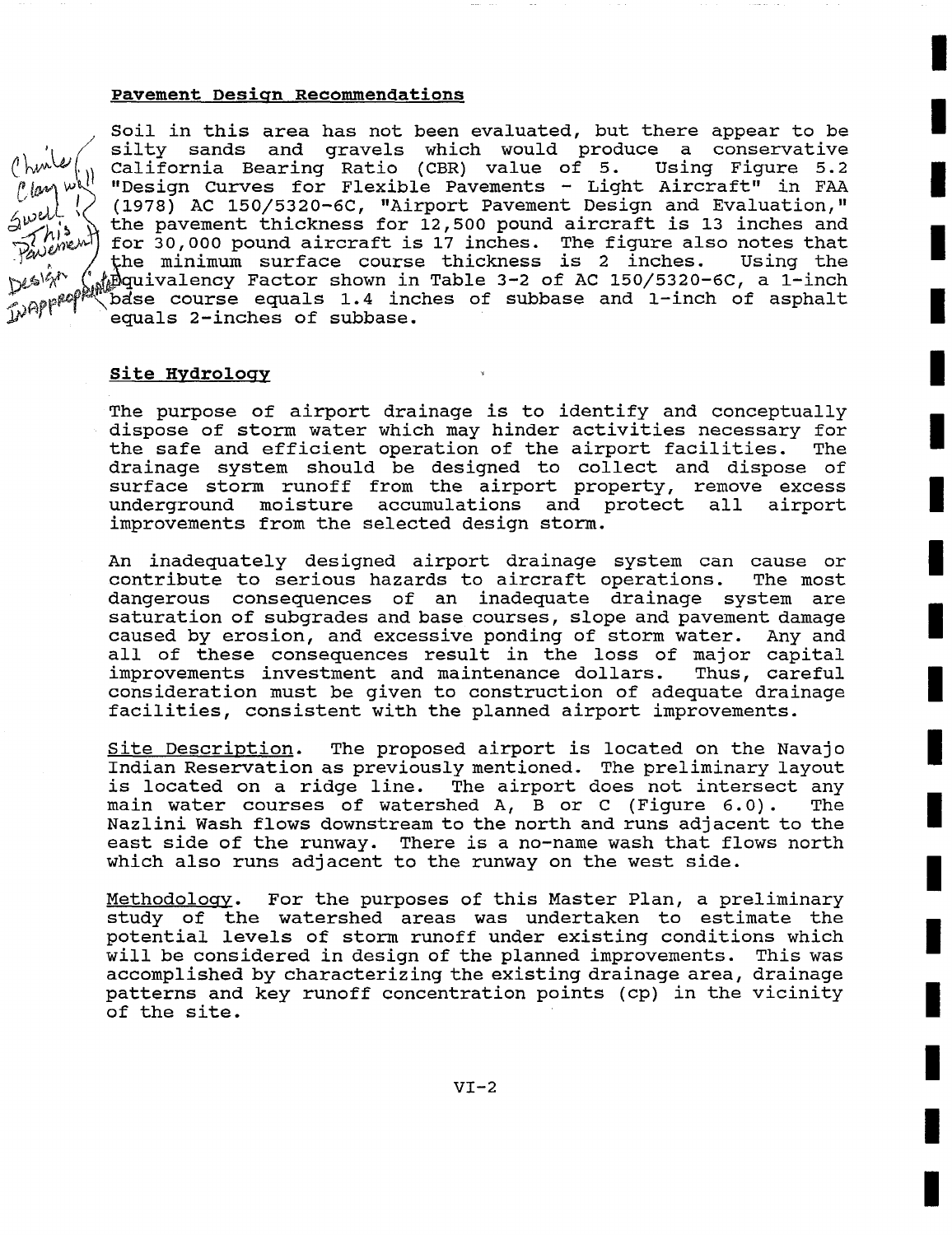

H

H

H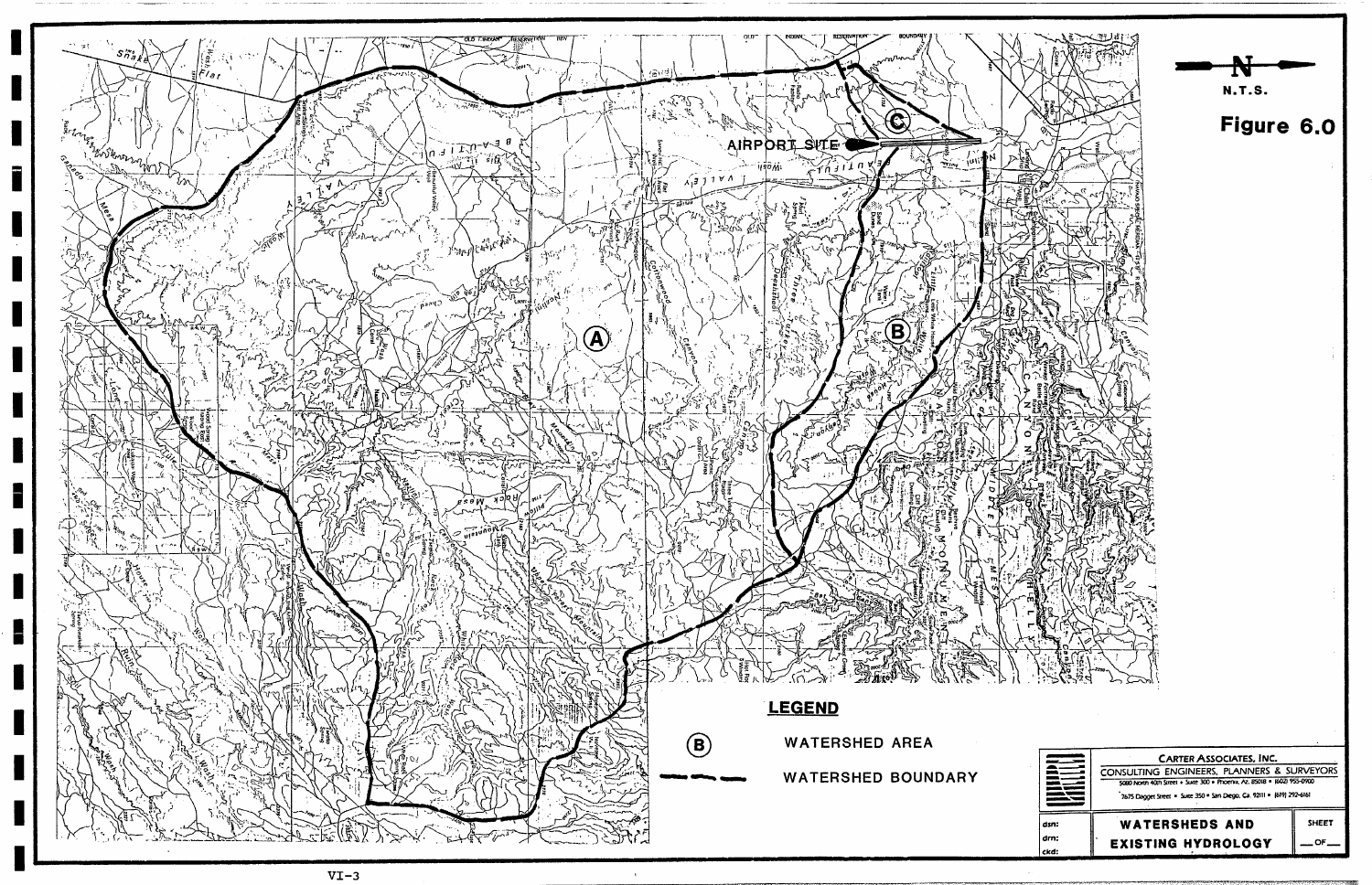The peak flows were estimated at specific cp's around the site with the United States Corps Of Engineers (COE), HEC-I, Flood Hydrograph package using the Soil Conservation Service (SCS) unit hydrograph option. The following data for estimating peak flows was used: (i) SCS Hydrologic Soil Group and curve number; (2) estimated 1990 year return period rainfall; (3) watershed areas estimated from USGS maps; and (4) watershed lag time.

A 100-year, 24-hour rainfall was estimated as input to the HEC-I computer program. This rainfall of 2.8 inches was utilized in determining the 100-year flood levels. Rainfall data was obtained from the highway drainage manual in Arizona (ADOT 1969) (Appendix B). The SCS Type II rainfall distribution was utilized in the HEC-1 computer model.

Runoff characteristics for the drainage areas were based on Hydrologic Soil Group C and a vegetative cover of desert brush with an assumed density of 15 percent. Soil data was obtained from the SCS (ADOT 1969) (Appendix B). A curve number of 89 for type C soil was obtained from Figure 2-3 of the above reference.

The time of concentration (Tc) for each watershed was estimated using the following formula.

 $TC = L$  1.15 7700 H.38

where:

**I** 

**I** 

**I** 

**II** 

**I** 

**I** 

**I** 

 $\mathbf{i}$ 

**|** 

**I** 

**1** 

**1** 

**I** 

**I** 

**t** 

**I** 

**I** 

**I** 

 $L = lenqth$  of drainage area-feet  $H =$  elevation-feet Tc = time of concentration-hours

The watershed lag time was estimated as 60 percent of the time of concentrations. Computations are given in Appendix B.

The offsite drainage areas were based on the Canyon de Chelly, Arizona and Ganado, Arizona 30 x 60 minute quadrangle showings.

Peak Discharge Estimates. Potential peak discharge was estimated for watersheds, A, B, and C, in the vicinity of the proposed Chinle Airport (see Figure 6.0). Peak discharge estimates represent flow at the identified concentration points.

Watershed A is approximately 248 square miles (sq. mi. ) . Concentration point (CP-I) is on the southeast sided of the proposed runway located in the Nazlini Wash.

The 100-year discharge at CP-I was estimated to equal 31,994 cubic feet per second (cfs). Watershed B is approximately 27.41 sq.mi. and drains into the Nazlini wash at CP-2 (see Figure 6.0). The combined 100-year peak discharge of watershed A & B at CP-2 is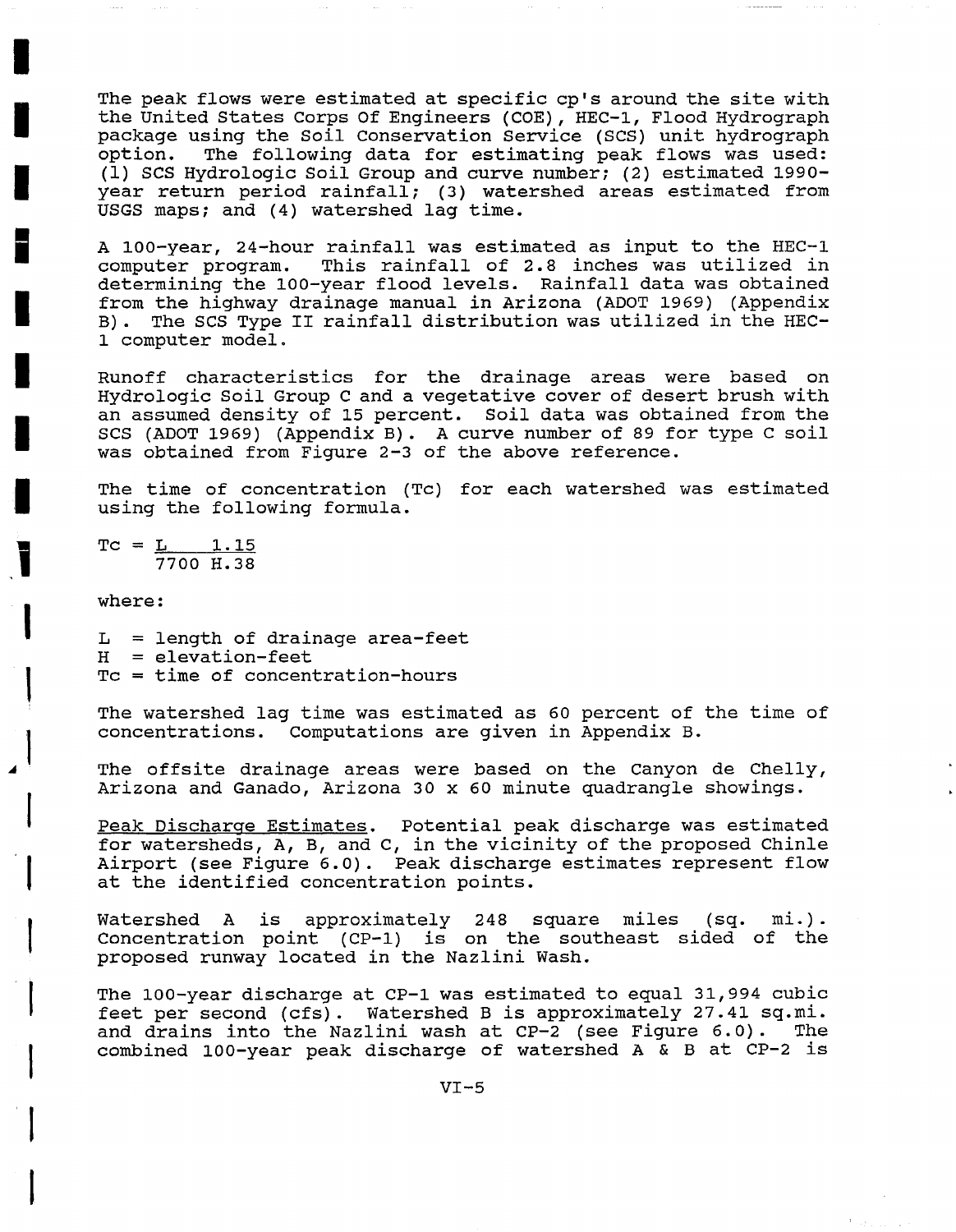34,280 cfs. Watershed C is 2.91 sq. mi. The potential 100-year peak discharge was estimated to equal 1,391 cfs. at CP-3.

The 1 to 100,000 topographic maps indicate existing washes in the vicinity of the proposed airport are shallow with poorly defined<br>flow patterns. This means that the flow depths and limits of This means that the flow depths and limits of inundation in washes on the east and west sides of the proposed airport can be estimated with only limited confidence. Detailed topography will have to be obtained if estimates of limit of inundation with acceptable levels of confidences are to be made. It is recommended that the proposed runway be set above the estimated lO0-year flow elevation.

Preliminary 100-Year Flow Depths. Nazlini Wash was cross-sectioned at Section A-A and B-B downstream CP-I for estimating the conveyance of the 100-year storm. Also cross-sections C-C and D-D are located downstream CP-2 through the Nazlini Wash. On the west side of the airport runway the closest adjacent wash crosssections are shown on Figure 6.1. The cross-sections were analyzed by utilizing Mannings equation:

 $Q = 1.486$  A R  $2/3$  S  $1/2$ **H** 

where:

- n = roughness coefficient = .030
- A = cross-sectional area-feet squared
- $R =$  hydraulic radius = area/wetted perimeter
- $S =$  existing channel slope feet/feet

The supporting hydraulic calculations are listed in Appendix B.

Future flows and hydraulic character for the Chinle Airport surrounding area are not expected to change rapidly due to slow growth. The proposed airport location is estimated to be above the 100-year flood depths, based on bottom elevation of the referenced cross-sections. The on-site flows will drain to the existing washes. In the final analysis and/ or design A detailed cross-section should be utilized.